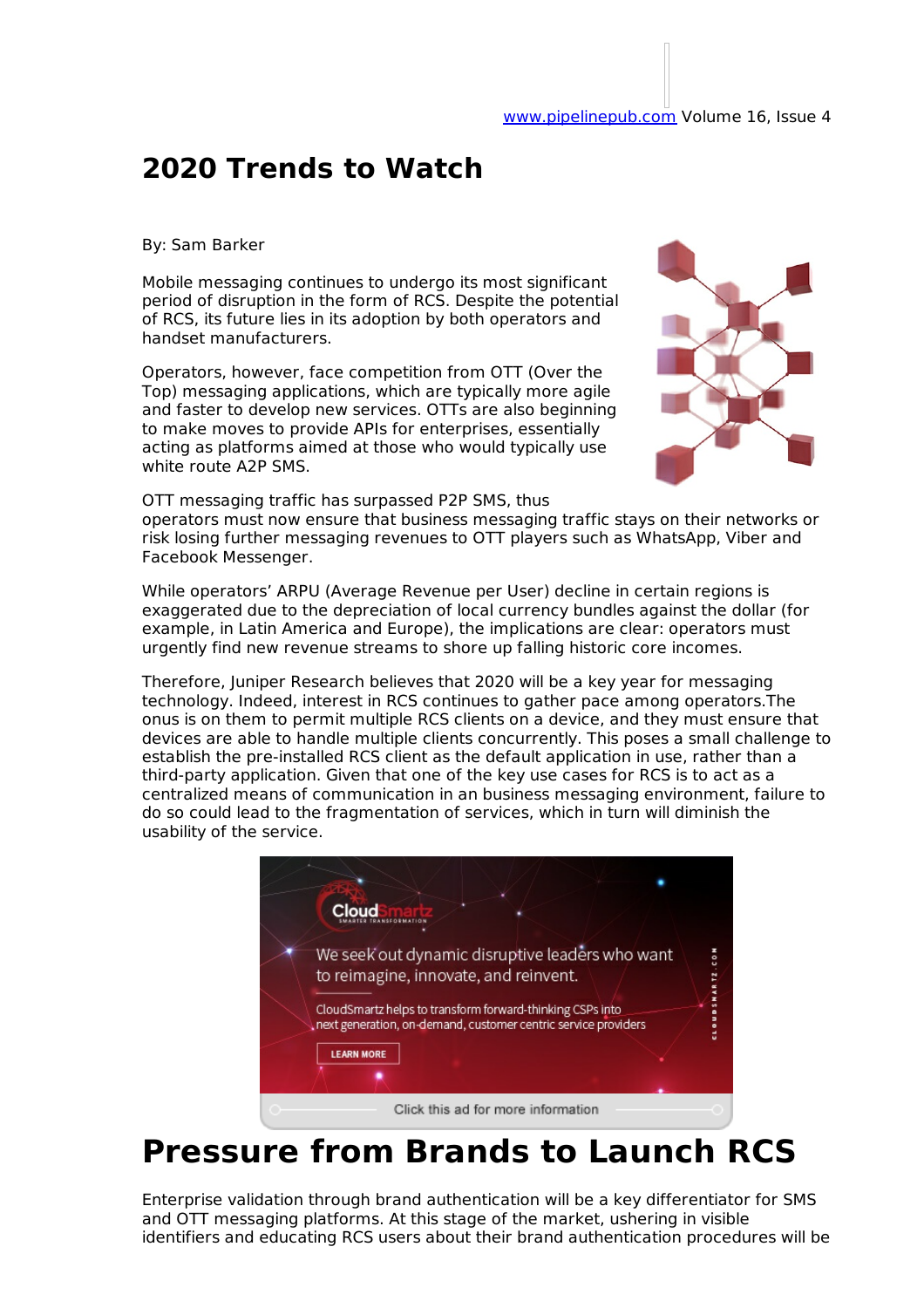key to fostering trust in the technology. With a disparate app ecosystem, Juniper Research believes the ability for all brands to interact with consumers through a single app will be highly sought after in the retail and banking sectors.

Mobile channels will continue to be an important CRM (Customer Relationship Management) channel for brands and enterprises. Declining operator revenues are pressuring operators to adapt their business strategies to capitalize on both emerging technologies and competition. SMS services continue to offer ubiquitous connectivity to all users with a native messaging client.

Operator and handset vendor support will increase over the next four years; however, smartphone update cycles will be the prime limiting factor in users becoming RCScapable. In the context of P2P traffic, users will often be unaware of the transition from SMS to RCS. A2P RCS traffic will enable new media-rich functionality on SMS but will come at a premium cost to SMS.

Juniper Research anticipates that a number of business messaging use cases will continue to use SMS, due to its cost effectiveness and their familiarity with the protocol. Therefore, Juniper Research postulates that the forecast RCS business messaging traffic will primarily be new traffic created by the technology itself and will not displace any significant amount of forecast SMS traffic over the next five years.



Figure 1: Total Number of RCS Business Messages in 2020 (m) Split by 8 Key Categories

In 2019, the onus is on operators that support RCS to develop solutions that foster confidence among both eCommerce players and RCS users to use a native RCS app to make payments. Juniper Research believes that this must initially be done through smaller payments, such as P2P payments between RCS users or to pay for inexpensive digital items. As RCS develops, brands and enterprises are likely to begin offering capabilities to pay for larger physical goods.

After a disappointing 2019 for RCS, Juniper Research believes that increased support from operators will occur during 2020. By 2023, Juniper Research anticipates that operator-billed revenues from RCS business messaging services will reach \$5 billion. At this stage, we also forecast that the penetration of RCS-enabled devices will reach 30 percent in North America and Europe; thus approaching the 40 percent 'mass market' penetration point. We would then expect a rapid rollout of RCS as operators look to add it to their portfolio to combat user churn to operators that are offering RCS-based services.

## **Google Accelerating RCS Deployments**

Over the last few years, Google has been one of the most vocal advocates for RCS; its provision of a RCS messaging profile for Juniper Research led to the development of rival profiles to increase competition in the space.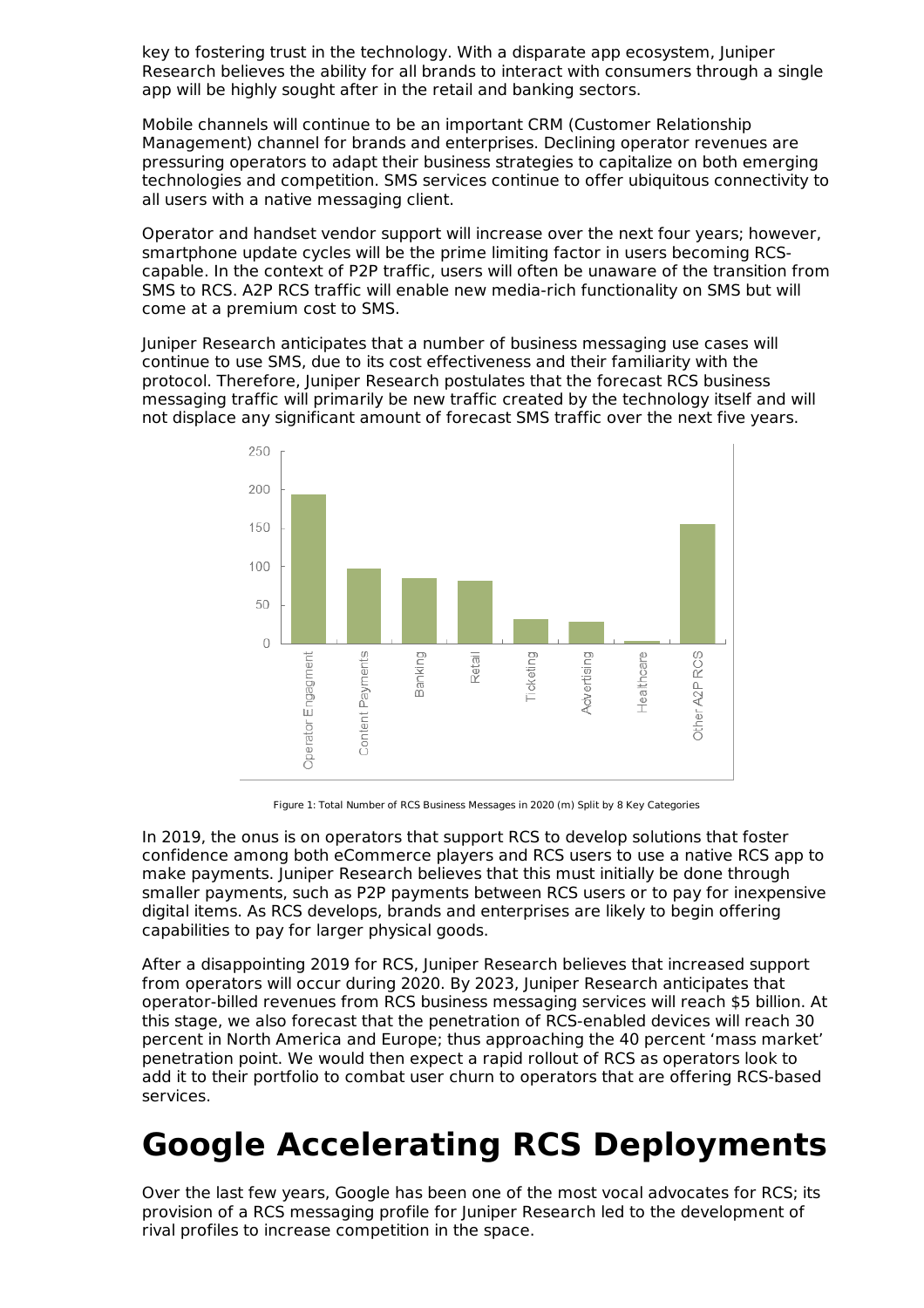The most prominent market hurdle at the moment is the combination of support from handset vendors and network operators. However, Google announced in June 2019 that it would enable smartphone users with RCS-capable devices to bypass operator support and access RCS services. Essentially, this app acts as a third-party RCS application via Android.

If RCS services are launched via any third-party app, operators will be pressured into supporting RCS services. Google's launch of RCS bypasses operators and thus will drive the growth of operator RCS support. Juniper Research anticipates that this acceleration will begin in 2020, driven by the potential loss of future business messaging revenues.

# **Will Apple Support RCS in 2020?**

Since a vague claim to have engaged in discussions with the GSMA and operators about including RCS in iOS in January 2019, Apple has been relatively silent about RCS. It is still uncertain whether the company will adopt the standard, particularly as iMessage supports similar—and in some cases unique—features. This development will, however, mean that US operators are in a strong position to put pressure on Apple to incorporate RCS in 2020.

Juniper Research anticipates that Apple will incorporate RCS standards into its existing iMessage clients to enable business message capabilities. Given the current interest in RCS business messaging capabilities, we anticipate that a lack of support will damage the consumer value proposition of an iOS device once RCS reaches its mass market point. We expect an announcement of support to occur within 18 months, with rollouts during the next major iOS update. If this were to happen, the addressable user base for RCS would rapidly grow over a short period of time, further increasing the value of RCS business messaging to brands and advertisers.

## **Value-added Services Key to RCS Success in 2020**

As the market progresses, Juniper Research expects the value of the technology to increase naturally.

Indeed, network operators have mostly failed to capitalize on services that leverage their own networks, such as P2P messaging in losing out to more agile third-party OTT developers. However, the increasing IP-based nature of mobile networks allows operators to efficiently develop and deploy new services on their networks, including RCS, identity services and financial solutions.

When declining ARPUs are considered, operators' efforts to slow the decline must focus on offering value added services that take usage away from third-party apps for areas such as ecommerce, banking and ticketing. In order to maximize these opportunities, Juniper Research believes that early standardization is critical to success and to foster confidence among consumers or risk the technology being associated with failed promise.

The first advanced capabilities that should be included are the ability to make payments through the RCS client, which can be done by integrating mobile wallet services. Google, one of the key driving forces behind the revival of RCS, offers Google Pay as a mobile wallet.

Additionally, Juniper Research views AI-based chatbots as a key service which will add to the value proposition of RCS services. For end users, Juniper Research believes that consumers will become increasingly accustomed to using chatbot functions as a first point of contact between themselves and brands.

## **End-to-end Encryption Key for Consumer Trust?**